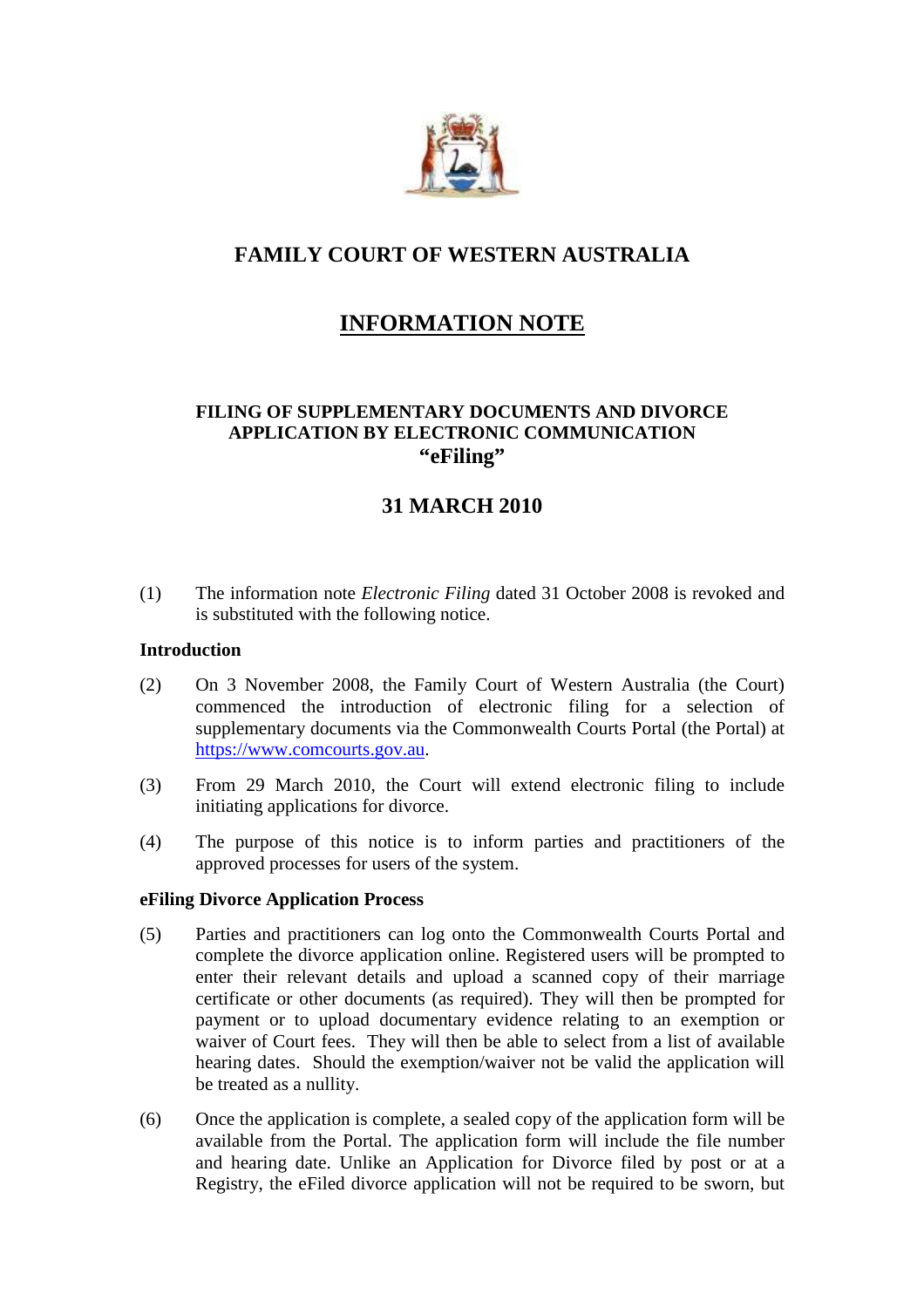must be accompanied by the *Affidavit for eFiling Application (Divorce)*, sworn by the Applicant(s). This document will be automatically generated by the Portal. This affidavit will need to be sworn or affirmed before a lawyer, Justice of the Peace or other authorised person and then uploaded as a scanned image to the Portal. Once uploaded, a copy of this affidavit with a sealed coversheet will be available from the Portal for downloading.

- (7) These documents will then need to be served upon the respondent in accordance with the *Family Law Rules* 2004 (see the guide *Serving an Application for Divorce*).
- (8) The following divorce documents can also be filed through the Portal:
	- (a) *Affidavit of Service*;
	- (b) *Affidavit of Proof of Signature*
	- (c) *Affidavit of Proof of Identity*; and
	- (d) *Acknowledgment of Service*.

### **APPROVAL UNDER r.24.07**

#### *Approval of eFiling Supplementary Documents*

- (9) The supplementary documents as set out on the Portal are hereby approved for the purpose of Rule 24.07 of the *Family Law Rules* 2004. The following documents fall within the definition: Affidavits Financial Statements Response to Divorce Service documents Notice Disputing Facts or the Authenticity of Documents Notice to Admit Facts Undertaking as to Disclosure Papers for the Judicial Officer.
- (10) These documents will be accepted for all family law and child support proceedings. Documents cannot be electronically filed in Child Related Proceedings cases unless permission to file has previously been granted. At this stage, no other supplementary document may be filed via the Portal.

### *Approval of eFiling Divorce Forms*

- (11) From 29 March 2010, the *[Application for Divorce \(eFiling\)](http://www.familycourt.wa.gov.au/_files/FCWA_AppDiv_form_310310_web.pdf)* and *Affidavit for eFiling Application (Divorce)* [are approved for the purpose of Rule 24.07 of](http://www.familycourt.wa.gov.au/_files/FCWA_affidavit_efiling_web.pdf) the *Family Law Rules* 2004.
- (12) Strict compliance with these forms is required for the purposes of electronic filing. Documents which do not strictly comply with these authorised forms for the purposes of eFiling will not be accepted for eFiling.
- (13) At this stage, no other initiating application may be filed via the Portal.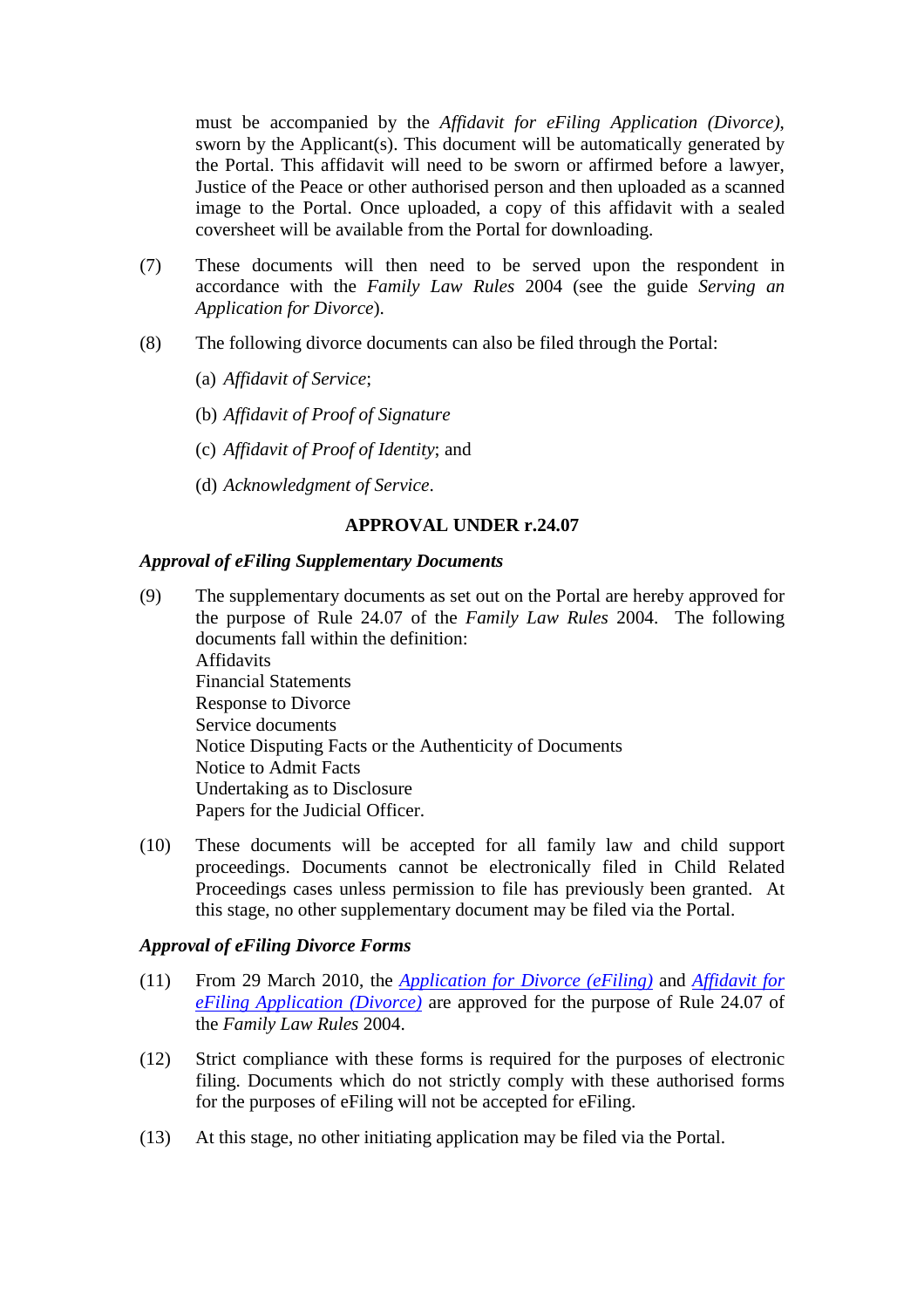### **PROCEDURES FOR eFILING**

(14) Rule 24.07 has been introduced to facilitate filing by electronic communication. Any document filed via the Portal must be in accordance with these Rules and this information note.

# *Affidavits*

(15) To file an affidavit via the Portal, a scanned image of the affidavit including any annexures, signed in accordance with the Rules, must be uploaded through the Portal.

# *Confirmation Notice*

(16) Once a document has been successfully filed via the Portal, a sealed Confirmation Notice will be available for download from the Portal together with a sealed copy of the document.

### *Court Seal on eFiled Documents*

(17) Pursuant to Rule 24.07, all documents accepted for filing via the Portal will be stamped with a digital copy of the court seal.

### *Legal Practitioner Conduct on Portal*

- (18) Pursuant to the Portal's terms and conditions of use, parties and practitioners will be liable for:
	- (a) Any conduct undertaken using their user ID; and
	- (b) The conduct of any person to whom they have provided access rights.
- (19) Access may only be given to a person who acts as a professional advisor in relation to the family law proceedings.
- (20) Any inappropriate conduct may result in suspension of the account, amount to a contempt of court, or an offence under relevant laws of the State or Commonwealth.

### *Restrictions on document size & format*

- (21) For the purposes of Rule 24.07, the following electronic file formats and maximum size limits for documents sent for filing via the Portal are:
	- (a) ADOBE Portable Document Format (PDF) 10Mb;
	- (b) Microsoft Word (DOC) 10Mb; and
	- (c) Rich Text Format (RTF) 5Mb.
- (22) Documents filed in other formats or exceeding the prescribed size limits will not be accepted for filing.